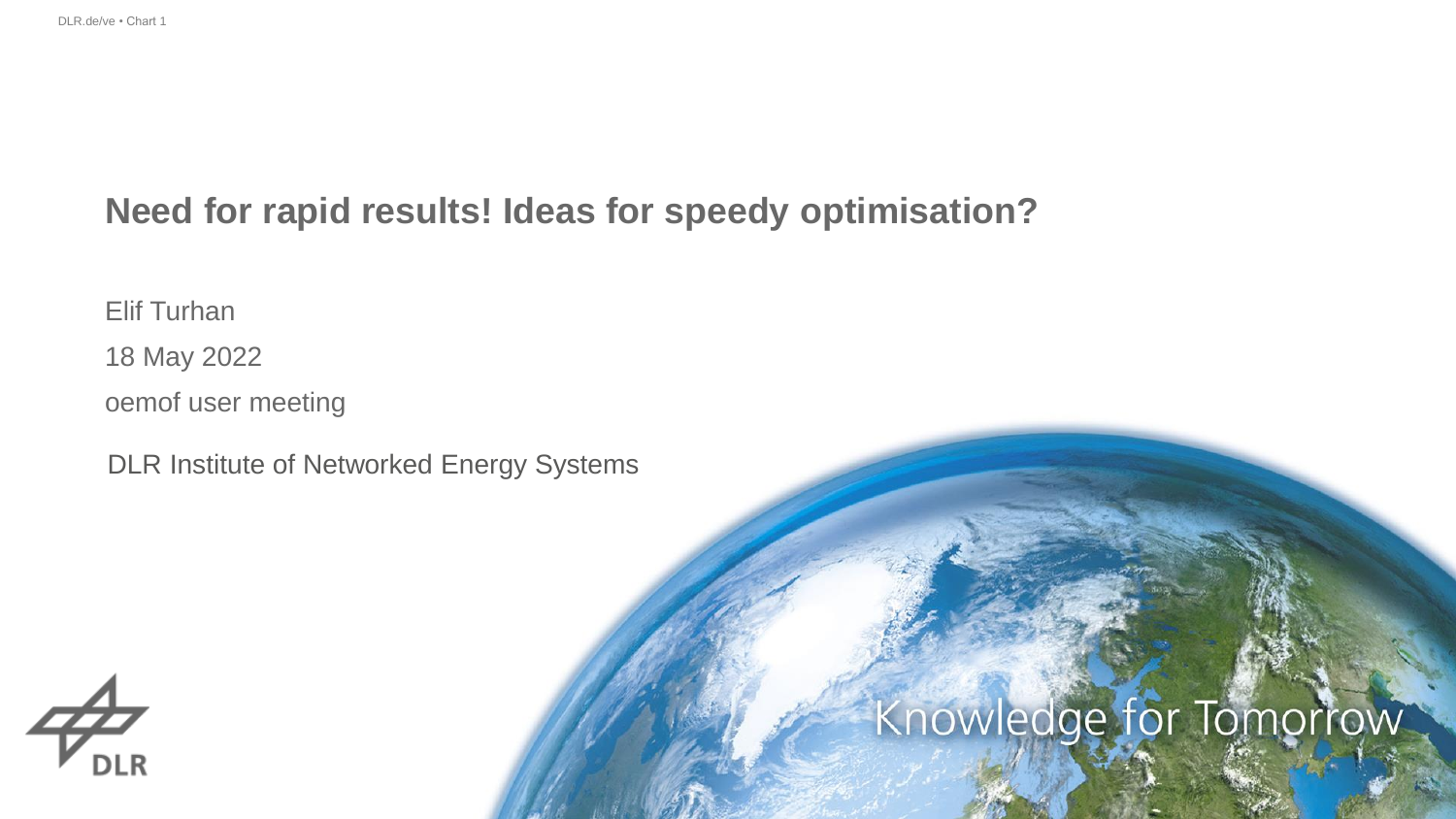### **Motivation**

- Complexity of energy system optimisation models  $\ll \sim$ and/or analysis − memory demand computing time
	-
- Computations could take up to weeks
- Common and transferable methodologies reduce computational time, based on similar characteristics of energy system optimisations.





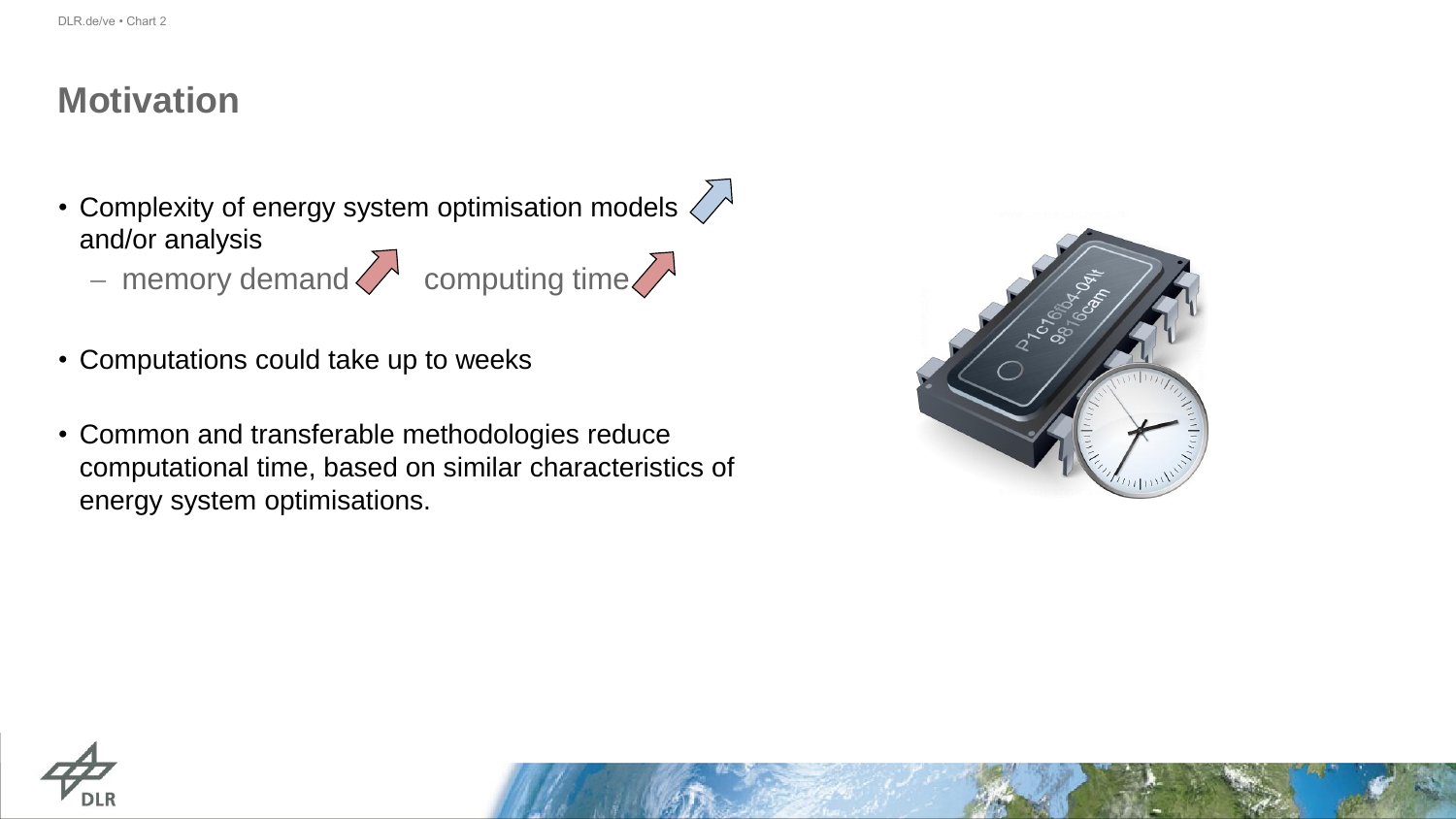## **Model template for residential energy supply systems**

- Implemented using oemof.solph & oemof.thermal
- Fixed demands (electricity, heat, DHW)
- Network predefined, techs sized by parameters
- WIP: Connecting locations using electricity and heating grid(s)



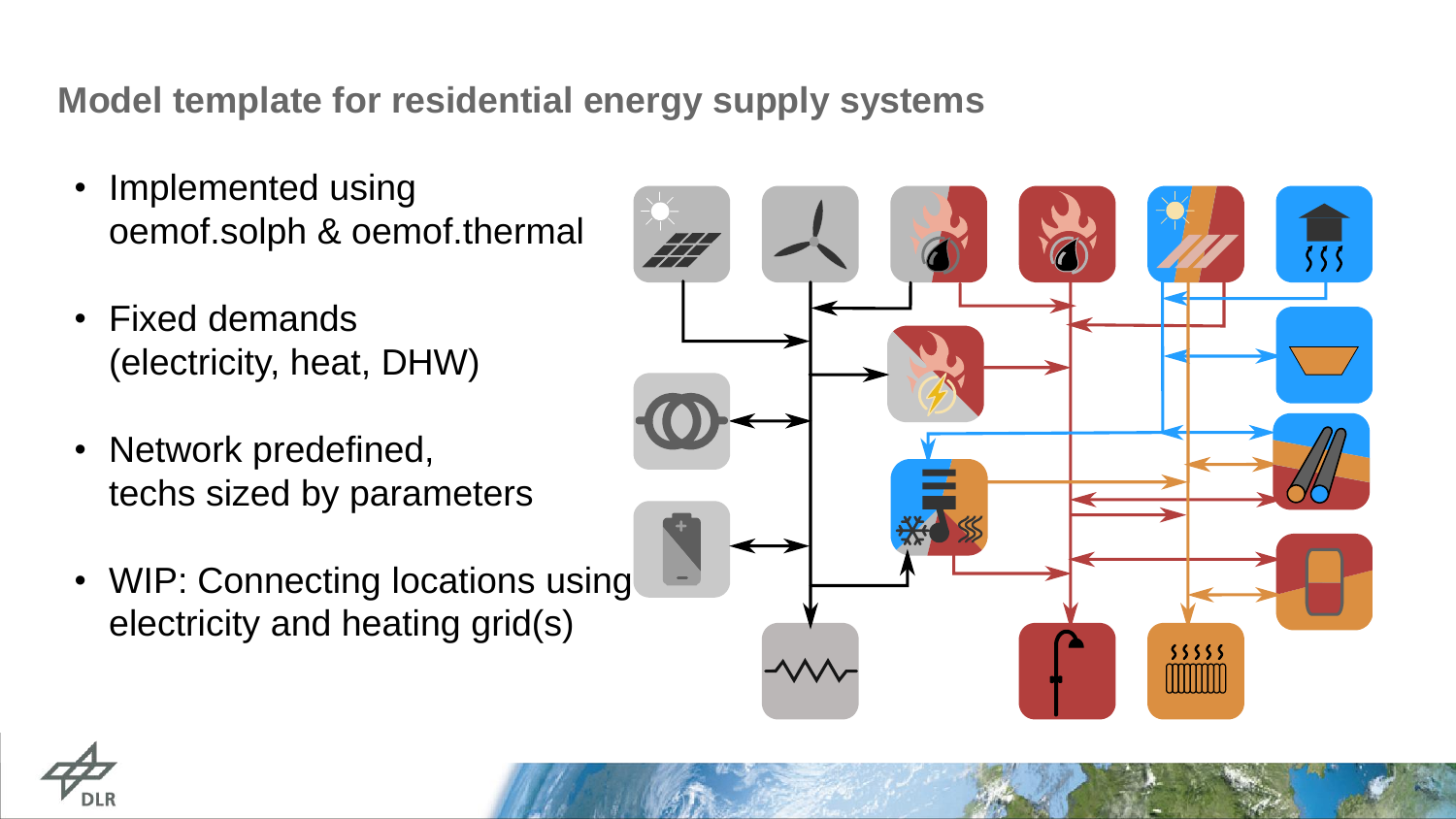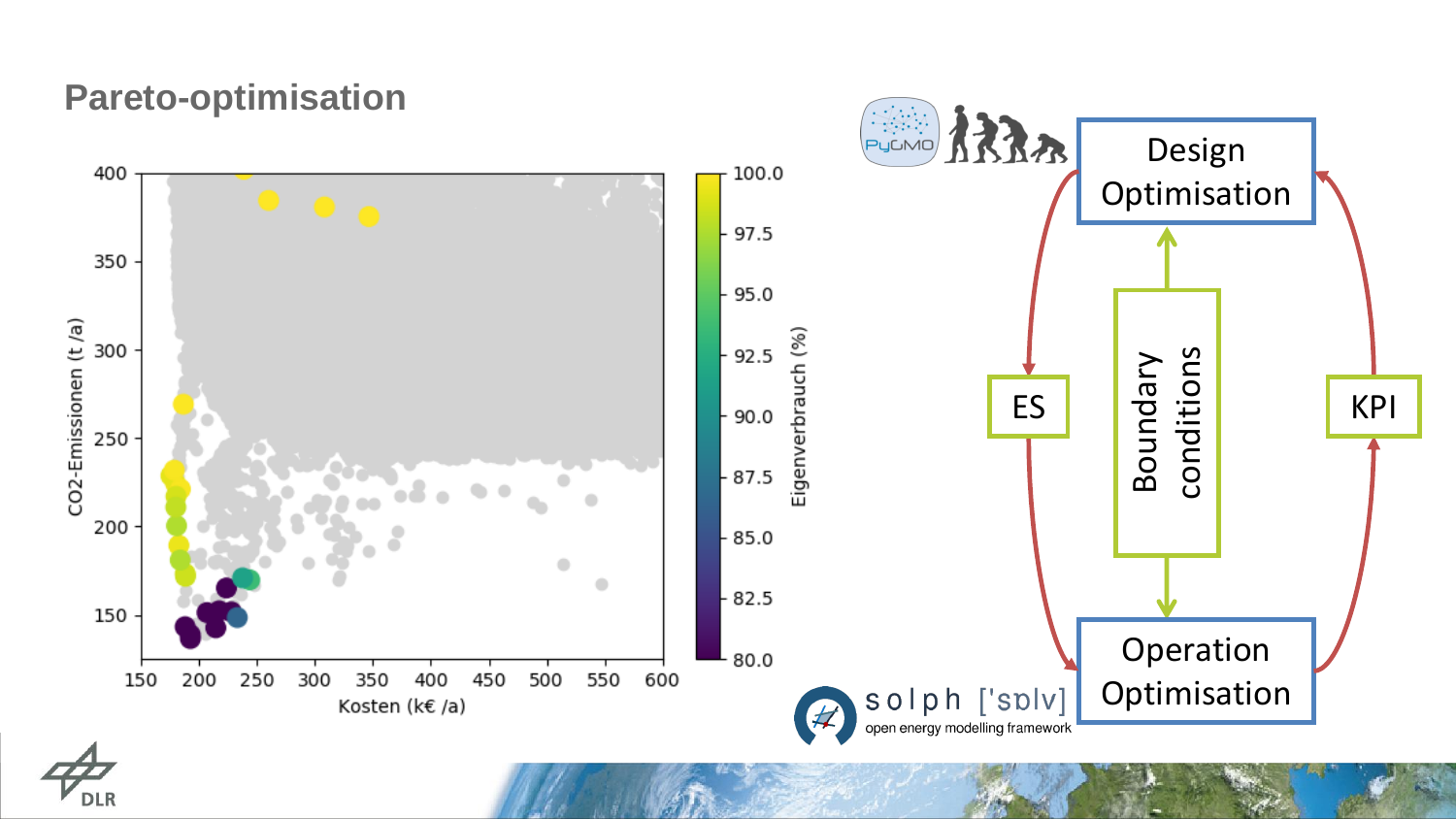#### **Use-case B: Monte Carlo Simulation**



60000 80000 100000 120000 140000 160000 180000 200000 220000 PV Capacity(MW)

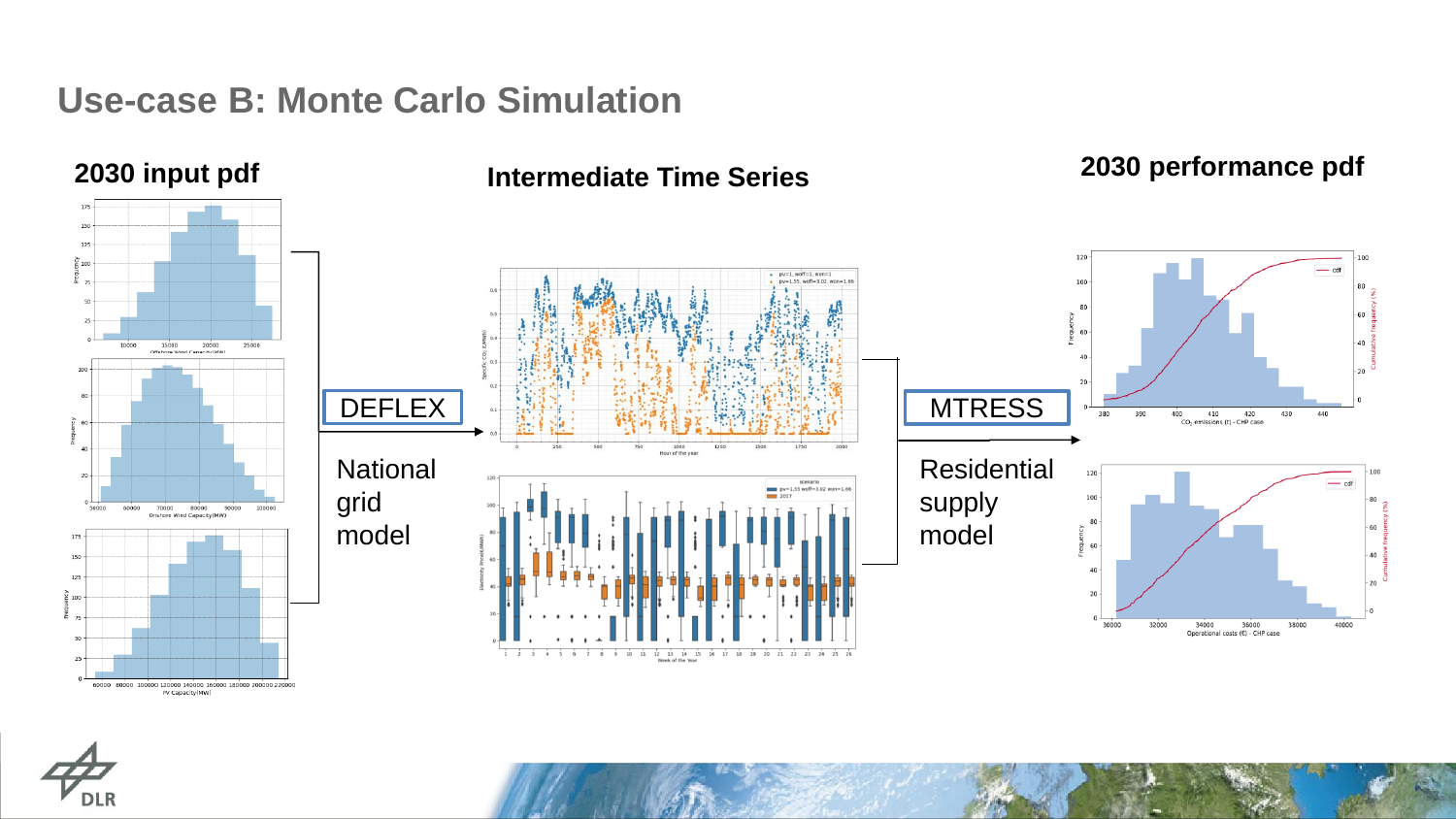# **Example Monte Carlo results**



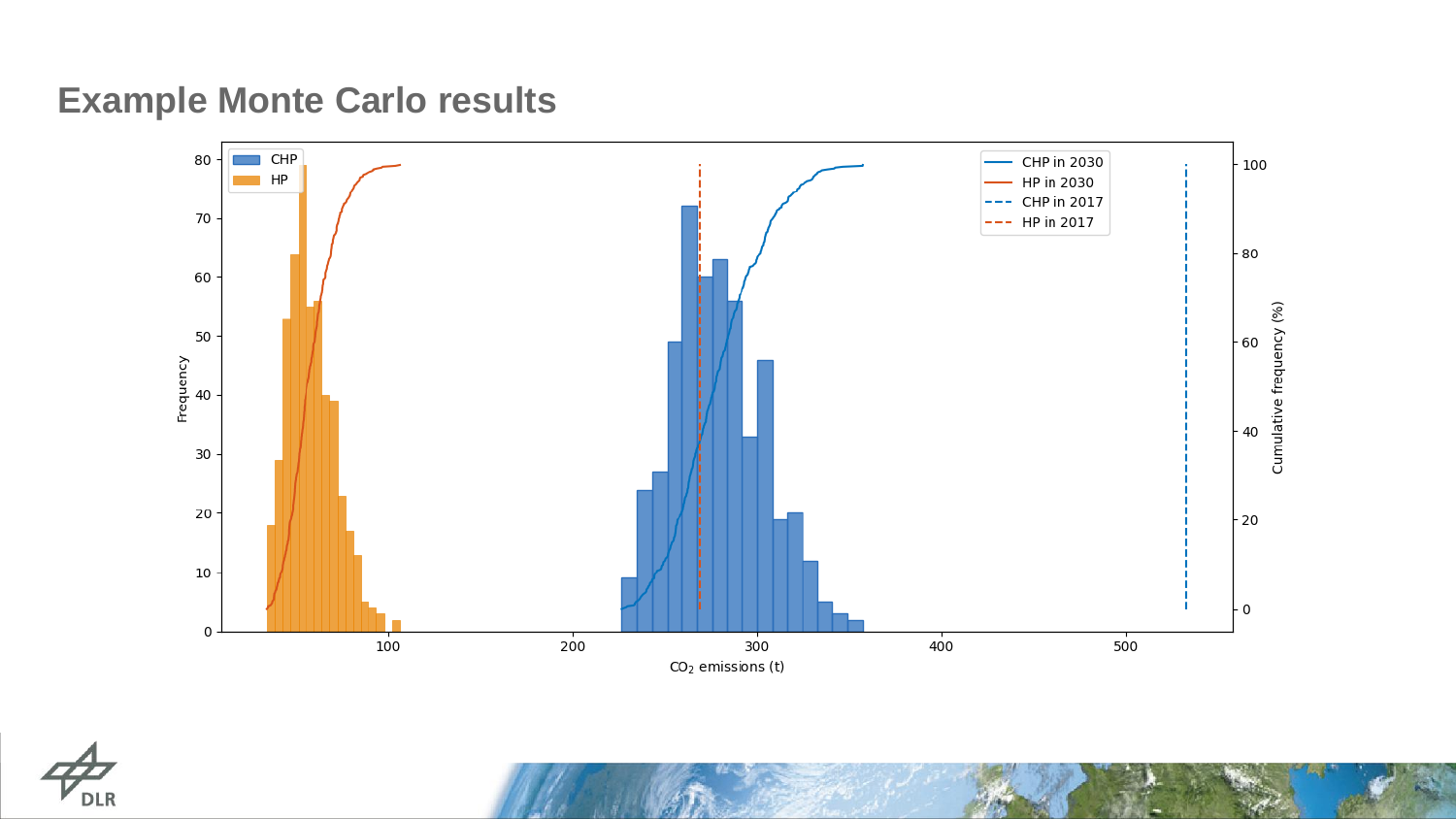# **Overview of Different Methodologies**

| <b>Methodology</b>                  | <b>Brief Description</b>                                                  | <b>Problems</b>                                                                                                             |
|-------------------------------------|---------------------------------------------------------------------------|-----------------------------------------------------------------------------------------------------------------------------|
| <b>Time Slicing</b>                 | Focusing on a specific section of time                                    | Significant deviations of the results compared to<br>the global optimum of full optimisation                                |
| <b>Spatial Aggregation</b>          | Reducing spatial fidelity of the model                                    | Pre-calculation for majority of network equivalents<br>of the model could be time costly, if this data is not<br>available. |
| Temporal<br>Aggregation             | Down sampling of highly detailed data<br>set                              | Hard to capture the dynamic behaviour of the<br>renewable energy power outputs<br>No clear best practice                    |
| <b>Technological</b><br>Aggregation | Reducing technological modelling<br>accuracy                              | No clear best practice                                                                                                      |
| <b>Rolling Horizon</b>              | Solving smaller individual time slices<br>sequentially                    | Hard to account for long term variables or<br>constraints<br>May not meet the global optimum of the original<br>problem     |
| <b>Temporal Zooming</b>             | Time slices optimised using info from<br>coarser time scale optimisation. | Requirement for an additional model run<br>May not be as fast as rolling horizon                                            |
|                                     |                                                                           |                                                                                                                             |

**STATISTICS**